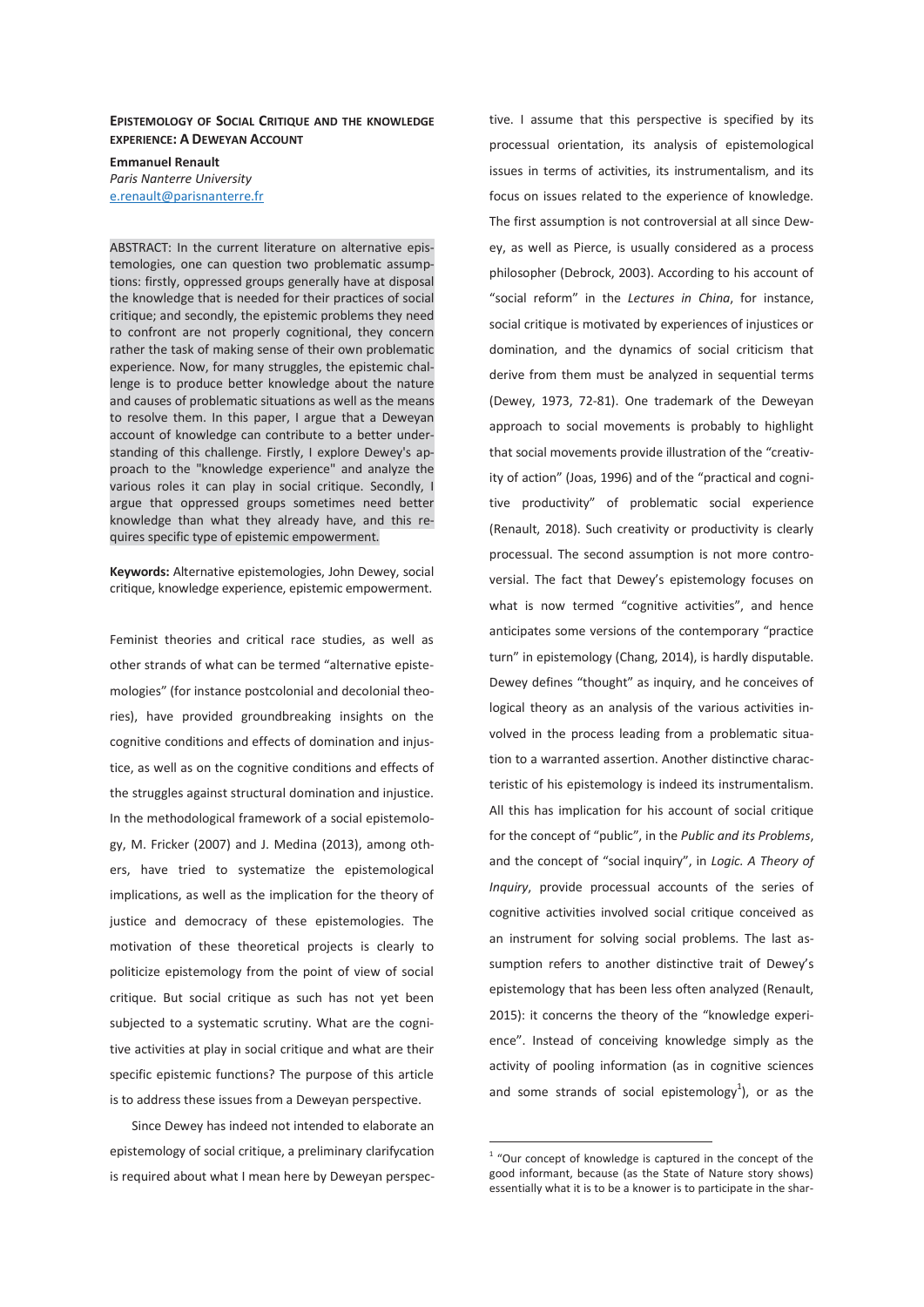distinctive propriety of representations or beliefs that are true and justified (as in contemporary analytical epistemology and in some strands of feminist epistemology<sup>2</sup>), Dewey analyses knowledge as a particular type of experience produced by a doubt that results in a process termed inquiry. In other words, he gives an experiential and processual meaning to the concept of knowledge.

Such a Deweyan epistemology of social critique can overcome two of the main shortcomings of the contemporary approaches to social critique. Contemporary political philosophy implicitly reduces the cognitive activities at play in social critique either to descriptive activities (when social critique is thought of as "disclosing critique") (Honneth, 2000 ; Kompridis, 2006) , or to interpretative activities (when social critique is conceived of as "hermeneutic critique" or "reconstructive critique") (Walzer, 1993; Honneth, 2018), or to justificatory activities (in constructivist and deliberative model of social critique) (Forst, 2011). Dewey's philosophy provides a corrective since the very idea of inquiry encompass and interconnects a wider range of cognitive activities. Since I have dealt with this issue elsewhere (Renault, 2021), I will focus on a second shortcoming that relates to a too restricted view of the epistemic problems that can be met in the process of social critique, and of the epistemic functions of the cognitive activities that are intended to find solution to these problems. In alternative epistemologies, there is a tendency to consider that oppressed groups shouldn't consider their knowledge as problematic, although it is socially disqualified. As a result, the need to produce a better knowledge is not seriously taken into account in their accounts of the process of social critique. These epistemologies focus mainly on the attempts made by the oppressed in order to find appropriate ways of making sense of what is wrong in the problematic experience they are enduring, as well as on their attempts to

 $\overline{a}$ 

struggle against the delegitimization of their knowledge and claims. To find solution to these problems, what would be at stake for the oppressed would not be to produce better knowledge but to struggle against the delegitimization of their own knowledge, as well as to produce models of interpretation of the specific wrongs of their problematic experience, and new models of articulation and justification of their claim (Medina, 2013; Serrano Zamora, 2019). Indeed, the significance of these problems and of the attempts to overcome them is not disputable, but it is simply a fact that in many social movements, the knowledge available is experienced as a problem, and that attempts are made in order to produce less problematic knowledge. In other words, the "knowledge experience" sometimes plays a crucial role in the practices of social critique.

To put it provocatively, from a Deweyan point of view, it seems that in their account of social critique, alternative epistemologies haven't taken seriously enough the epistemological problem *par excellence*, namely the problem of knowledge. In order to suggest that there is a distinctive Deweyan way of taking it seriously, I will first describe Dewey's approach to the knowledge experience and analyze the various roles it can play in social critique. In a second step, I will criticize the assumptions that lead alternative epistemologies and contemporary epistemologies inspired by them to understate the significance of this experience.

## **Knowledge experience and epistemic empowerment**

According to Dewey, the notion of knowledge denotes in the first place a specific experience: the experience of a doubt produced by a problematic situation that results in an inquiry about the nature of the problematic situation, about its causes and the best means at disposal to solve the problem. When the inquiry is successful, that is when the best solution is put in practice in such a way that our experience ceases to be problematic, the doubt is settled and something is known. The knowledge experience has come to its end.

ing of information" (Fricker, 2007, p. 145). The concept of "State of Nature" refers here to Craig (1990).

 $2$  See for instance Haslanger (1999) who analyses the implication of feminist epistemology for this type of definition of truth and who suggest that this discussion concerns more broadly the implication of other alternative epistemologies.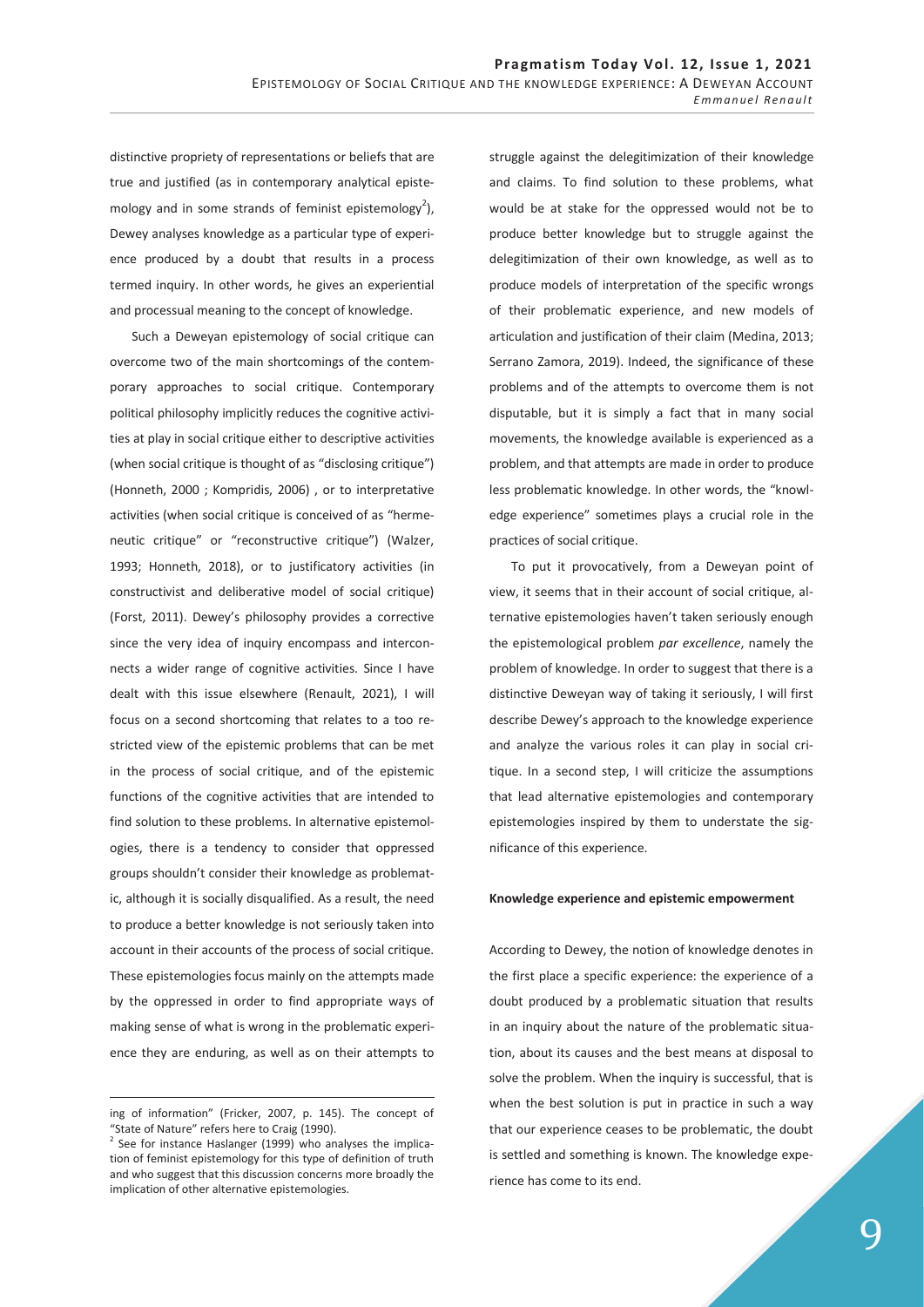This theory of the knowledge experience is elaborated in the *Studies in Logical Theory* and deepened in a series of articles publish in the years  $1905$ - $1906<sup>3</sup>$ , where Dewey distinguishes three types of experiences: the noncognitive experience, the cognitive experience, and the cognitional experience. In most of our ordinary interactions with the environment, our experience remains precognitive. Interactions are regulated by habits, that is by embodied know-hows that operate at the level of tacit knowledge, beyond the threshold of conscious experience. When our habits are no longer able to regulate these interactions, that is when experience becomes problematic, it crosses this threshold: sensations emerge in our field of consciousness that indicate that a problem must be solved. Experience becomes "cognitive" because a difficulty occurs that can no longer be solved by our tacit knowledge, but only by a conscious scrutiny of the problem. The solution can be found directly: a simple attention to the problem is often enough to understand the nature of the practical obstacle indicated by a sensation, and to find a solution. No inquiry into the nature of the problematic situation, the causes of the problem and the means at disposal is then required. The experience has become "cognitive" without having also become "cognitional". In other cases, attention to the problematic situation results in a doubt that cannot be settled but by such an inquiry. The "cognitive" experience becomes "cognitional"; it takes the form of a "knowledge experience".

A clarifying illustration of such a transformation of the non-cognitive experience into a cognitive experience that does not result in a cognitional experience is provided in chapter four of *Reconstruction in Philosophy*. Analyzing the experience of writing with a pencil, Dewey points out that it usually doesn't cross the threshold of conscious experience: "The person who is taking notes

has no sensations of the pressure of his pencil on the paper or on his hand as long as it functions properly […]. If the pencil-point gets broken or too blunt and the habit of writing does not operate smoothly, there is a conscious shock: the felling of something the matter, something gone wrong. The emotional change operates as a stimulus to a needed change in operation" (MW 12: 130- 131). Then, the solution is immediately found; no inquiry is required: "One looks at his pencil, sharpens it or take another pencil form his pocket" (MW 12: 131). The experience has become cognitive, but the cognitive experience hasn't led to a knowledge experience and it soon takes again its non-cognitive form.

Indeed, other cognitive experiences lead to inquiries, that is to cognitional experiences, or knowledge experiences, and therefore it is tempting to think of the main elements of the cognitive experiences, namely sensations, as the true elements and the true basis of knowledge, as in the sensualist school. But such a conception is wrong because sensation and knowledge belong to two different phases: "Sensations are no parts of *any*  knowledge, good or bad, superior or inferior, imperfect or complete. They are rather provocations, incitements, challenges to an act of inquiry with is to terminate in knowledge. They […] are no way of knowing at all. […] Sensation is thus, as the sensationalist claimed, the beginning of knowledge, but only in the sense that the experienced shock of change is the necessary stimulus to the investigation and comparing which eventually produce knowledge" (MW 12: 131).

Dewey's approach of knowledge is both experiential, processual, instrumental and fallibilist. It is experiential since it claims that the notion of knowledge should be used only to denote the situation when knowledge becomes a problem to solve, that is, when we experience that we do not know what is going on so that we must become inquirers in order to produce the knowledge of what is going on. It notably means that it is as just illegitimate to speak of "knowledge" at the pre-cognitive level (for instance when one speaks of "tacit knowledge" or of

 3 "The Experimental Theory of Knowledge" (MW 3: 107-127), "The Postulate of Immediate Empiricism" (MW 3: 158-167), "Immediate Empiricism" (MW 3: 168-170), "The Knowledge Experience and its Relationships" (MW 3: 171-177), "The Knowledge Experience Again" (MW 3: 178-183). For an analysis of these articles and of their contribution to Dewey's theory of the knowledge experience, see Renault (2015).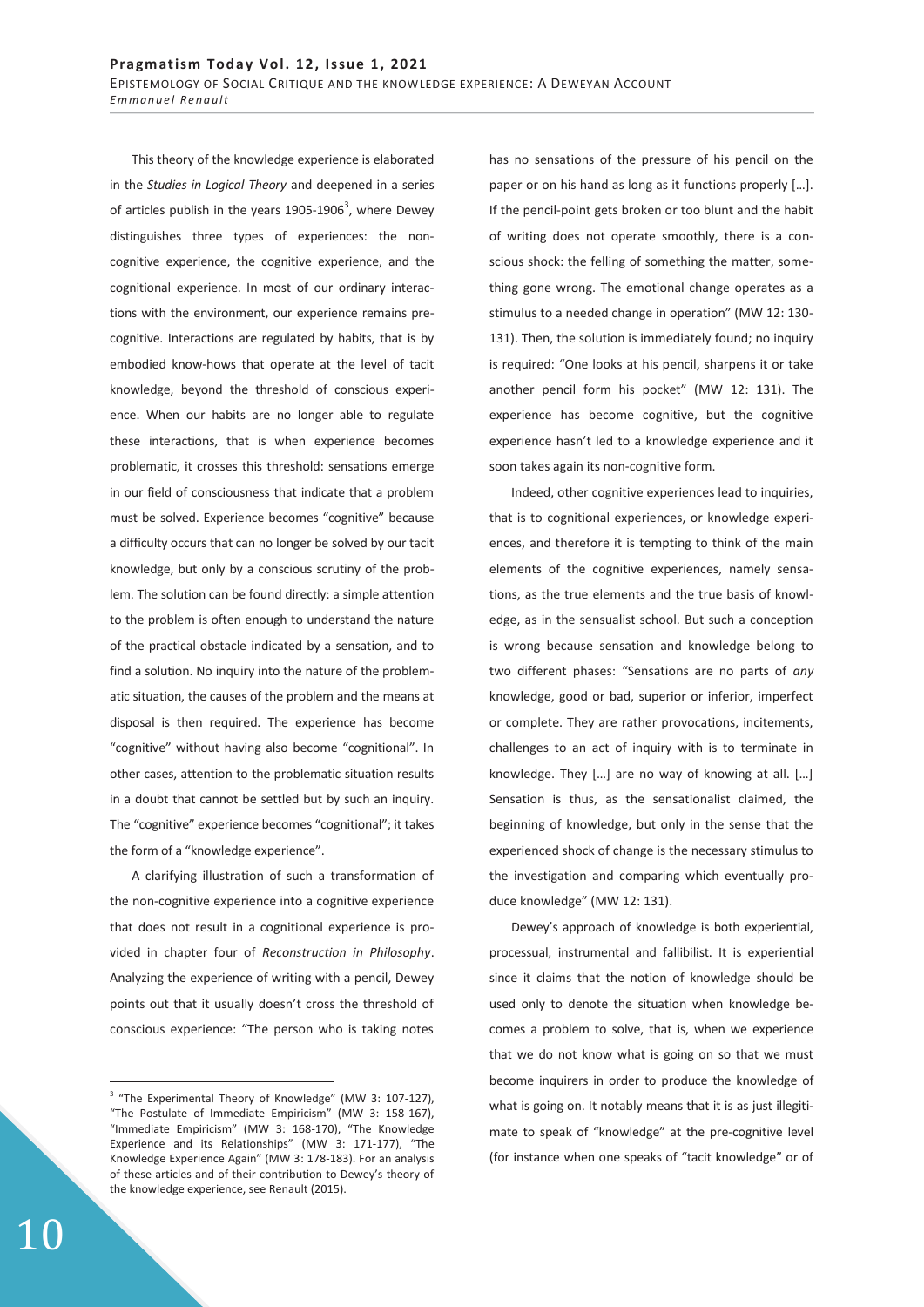"know-how"<sup>4</sup>), as to speak of the components of the cognitive but not cognitional experience (for instance sensations) as sensuous knowledge. Dewey's conception of knowledge is also processual since the very notion of knowledge doesn't denote anything more than the process of inquiry, or the experience of *knowing*, and its possible successful result, namely the experience that something is *known* (or "cognized"). Hence, the criticism of the traditional conception of knowledge as a representation, or a belief, or a proposition, having its truth in itself, independently of the inquiries that have produced the belief in their truth. As Dewey point out in *Logic. A Theory of Inquiry*: "That which satisfactorily terminates inquiry is, by definition, knowledge; it is knowledge because it *is* the appropriate close of inquiry". The oppositive view is wrong, according to which knowledge is "supposed to have a meaning of its own apart from connection with and reference to inquiry" (LW 12: 15-16). Dewey's conception of knowledge is also instrumental since what counts at knowledge, when the process of knowing "satisfactorily terminates", is a means for practical solution to a problematic situation. Finally, the notion of knowledge doesn't denote any permanent value of some beliefs, but only the fact that particular beliefs have been successfully fixed in particular inquiry processes. Now, further problematic experiences and further inquiries can cast doubts of these beliefs, depriving them of the distinctive characteristic of knowledge in its Deweyan sense, namely the fact that they have settled a doubt.

Such a Deweyan conception of knowledge has a twofold interest for an epistemology of social critique. The

-

first one is that it provides a convincing argument to support the claim that the concept of knowledge can denote something else than the claim to epistemic authority that is associate with sentences such as "I know", or than the power relations that create a hierarchy between the epistemic value of the body of the beliefs of the privileged groups (beliefs socially recognized as knowledge) by contrast with the beliefs to the oppressed groups. It is simply a fact that the social relations of domination result in inequalities in the distribution of epistemic authority and epistemic value, or in "epistemic injustice". It is hardly disputable that such inequalities must be subjected to social critique, and that what is at stake for the oppressed groups is notably to be recognized, inside as well as outside of group, as knowers having epistemic authority and whose beliefs are knowledges. These dimensions of the epistemology of social critique can notably be articulated by Foucault's concepts of "power-knowledge" and of "insurrection of subjugated knowledges" as for instance in Mc Worther's analysis of racism and sexual oppression (2009). But practices of social criticism are confronted to other types of epistemic problems, such as the "cognitional" problems that lead to "knowledge experiences".

The second interest of Dewey's epistemology is precisely that it offers appropriate means to analyze the effects produced by these cognitional problems on the practices of social criticism, as well as to study the role that the cognitive activities intended to solve these problems can play in such practices. This epistemology makes it possible to draw attention to various types of experiences where knowledge becomes a problem to solve within the process of social critique. It is noteworthy that three types of cognitional problems can make obstacle to the cognitive dynamics that can lead from problematic social experience to articulation of social critique. I will now distinguish them and provide illustrations with reference to the cognitional difficulties that had to be overcome before that the criticism of suffering at work had become a workable form of social critique (Renault, 2017a; 2020a). Firstly, the problematic experi-

<sup>4</sup> The chapter 7 of *Logic. A theory of inquiry* contends that there is no other knowledge than propositional knowledge, and in *Human Nature and Conduct*, Dewey points out that the practical skills embodied in habits shouldn't be denoted has "know-hows" because they are not knowledge at all: "We may, indeed, be said to know how by means of our habits. And a sensible intimation of the practical function of knowledge has led men to identify all acquired practical skill, or even the instinct of animals, with knowledge. We walk and read aloud, we get off and on street cars, we dress and undress, and do a thousand useful acts without thinking of them. We know something, namely, how to do them. [...] But after all, this practical work done by habit and instinct in securing prompt and exact adjustment to the environment is not knowledge, except by courtesy" (MW 14: 124).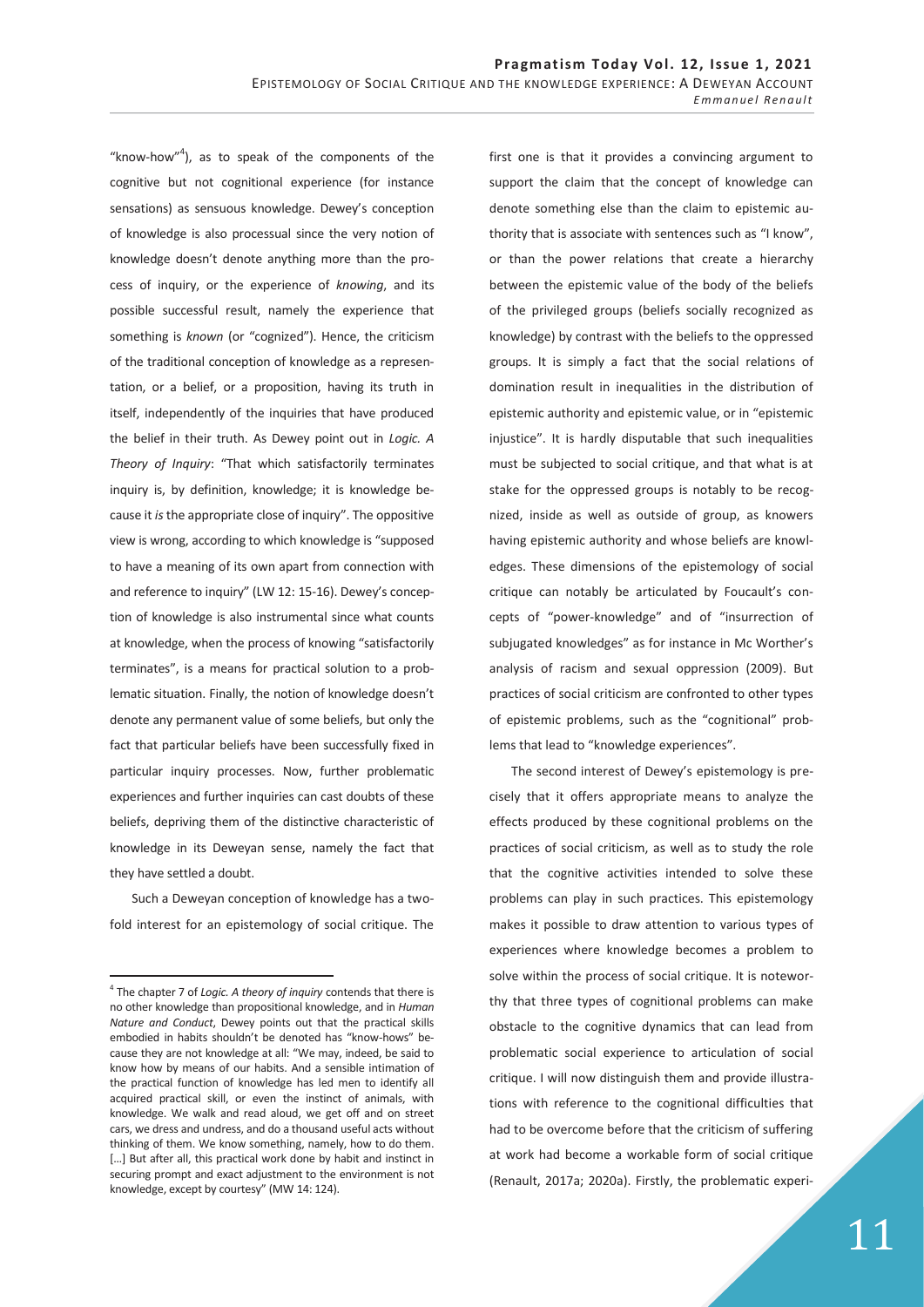ence can appear too particular and not universal enough, or not significant enough, to belong to the realm of social critique. For instance, suffering at work had to be proved widespread enough, and serious enough, to become a subject matter of social critique. Secondly, the nature of the causes of the problematic situation can be so unclear that it is impossible to decide whether this problematic situation has social causes that could be transformed. Now, the social critique of a problematic situation loses its function if it is not grounded on a belief in the possibility of a transformation of the causes of this problematic situation. For instance, suffering at work cannot become a subject matter of social critique has long has it seems that its causes are psychological rather than social, or that this suffering is a sideeffect of the best economical organization, it social causes having thus some kind of necessity. Thirdly, even if the doubt concerning such transformation is settled, the social critique of this situation will also lose its function if it remains doubtful that some means at disposal are able to modify the social factors of the problematic situation in such a way that it could become less problematic and more satisfactory. For instance, the critique of suffering at work will seem pointless if it the levers for the transformation of the work conditions are lacking, so that the only option is adaptation to this suffering.

The first cognitional problem concerns the nature of the problematic situation, the second its causes, and the third the means at disposal. They correspond to each of the three types of problematic situations that can lead to an inquiry according to chapter devoted to "The Analysis of a Complete Act of Thought" in *How we think?* (MW 6: 234-236). Each of these problems can lead to specific inquiries, which can be successful or not. Now, they need to be somehow successful for a problematic social experience to result in social critique. An indeed, individuals and groups experiencing problematic social experiences and confronted to these cognitional problems are not necessarily able to find appropriate solution. In other words, the cognitional problems can become cognitional obstacle to social critique. Such cognitional obstacles play

a crucial role in *The Public and its Problems* when Dewey analyses the "eclipse of the public" (Gautier, 2015). He points out that a public necessarily remains inchoative if it is constituted only by the collection of those who experience a social situation as problematic. He underlines that a public has to identify the nature and causes of the problem it experiences in order to "identify itself". Now, the structure of the "great society" makes it difficult to get a knowledge of the generality of the problems experienced and of their causes: in such a society, there is no direct experience of the causes of the structural problems and no direct communication between all those who are affected by these problems. Unable to elaborate by themselves fruitful inquiries about the nature and the causes of the problematic situation they experience, the individuals and groups concerned are not able to unite into a "public", that is into a collective subject of social critique. In the context of the great society, the only solution would be provided by the social sciences, just as critical psychology and sociology of work has helped workers to become aware of the widespread nature of suffering at work, of its seriousness, and of the possibility of a transformation of its social factors. This is the reason why Dewey also explains that the disorientation of the contemporary publics is due to a lack of development and popularization of the social sciences. He doesn't suggest indeed that oppressed groups always depend on social sciences for their emancipation. He only takes seriously the empirical evidence that individuals and groups are not always skilled enough to find by themselves solutions to the cognitional problems they are confronted to in their practical and cognitive efforts to make the world better. When they are not cognitively skilled enough, social sciences can provide useful intellectual tools. The purpose of Dewey's social philosophy is precisely to supplement social sciences in the production of such intellectual tools (Renault, 2017b).

These arguments elaborated in *The Public and its Problems* imply notably that it is necessary to distinguish between two types of knowledge experience: in the first one, the cognitional problem can be solved because in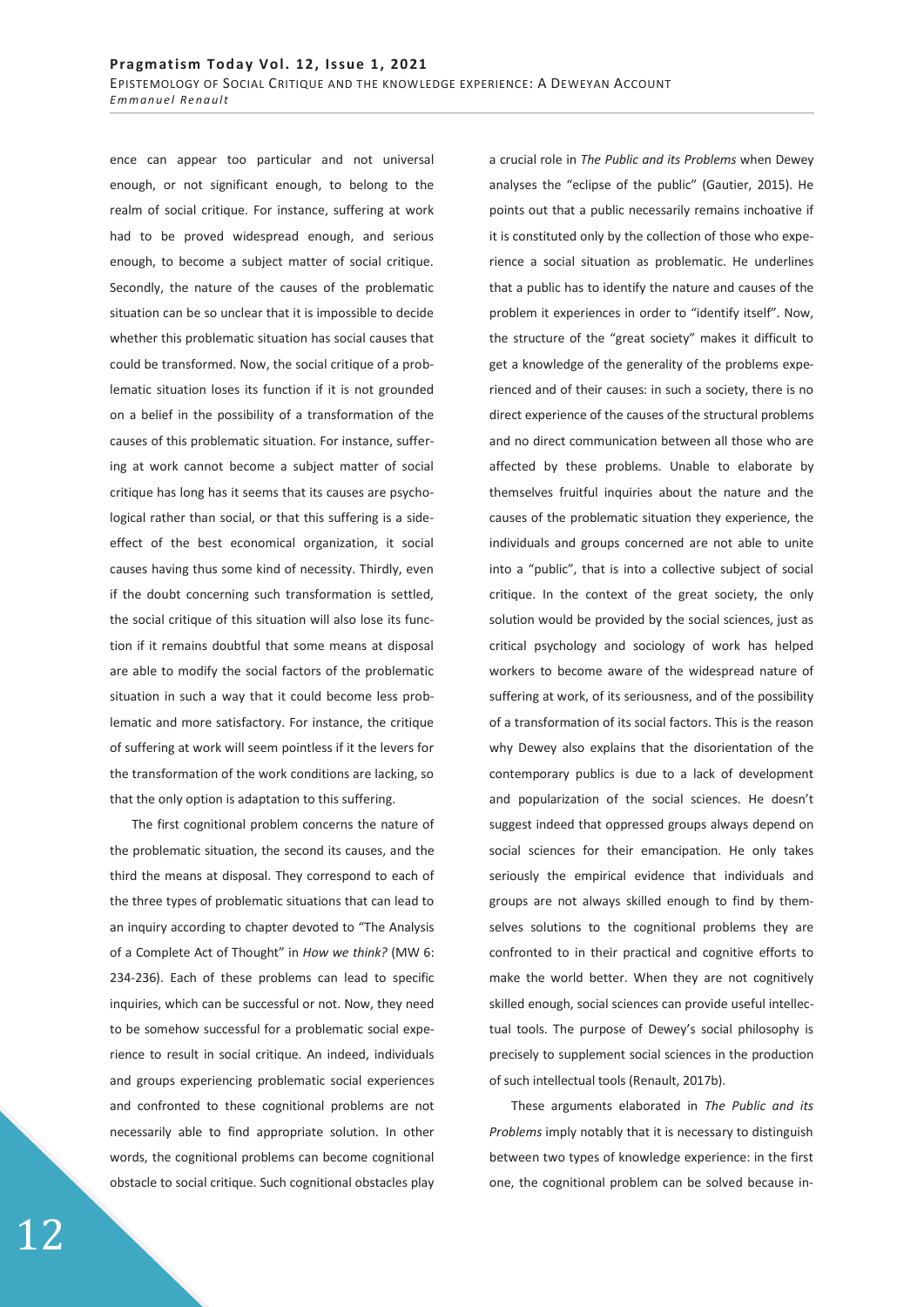quirers have the required cognitive tools at their disposal; in the second case, what is required is the appropriation of new cognitive tools: the process of knowing becomes a process of epistemic empowerment.

## **Do oppressed groups need better knowledge?**

Dewey's terminology is too idiosyncratic to be of immediate use in social epistemological contemporary debates. In these debates, the notion of knowledge often denotes the beliefs that are available in order describe, analyze and explain internal and external phenomena. It is in sense that different types of bodies of knowledge can be attributed to various social groups, and that hierarchies of epistemic value can be described that are rooted in social relations of domination between these groups. As already noted, it is in this sense that Foucault coined the term "power-knowledge" that relates to the concept of knowledge in the descriptive sense of bodies of beliefs having social validity rather than in the normative sense of body of true and justified knowledges<sup>5</sup>. Since these sets of beliefs can operate at the precognitive level (as embodied in habits), or at the cognitive level (when it suffices to focus on a problem to find a solution), Dewey would refuse to denote them by the term "knowledge", even if most of them result from a fixation of belief that occurred at the cognitional level in past inquiries. But Dewey's point is a substantial and not simply terminological, and since he himself pointed out that "no one has the right to issue an ukase" about the legitimate use of the term "knowledge" (MW 14: 124), it makes sense to try and articulate his substantial point in the less idiosyncratic terminology that enables to speak of the bodies of beliefs having social validity as "knowledge". In this less idiosyncratic terminology, Dewey's point can be stated as follows: the knowledge experience is an experience of the need for better knowledge of the nature and causes of a problematic situation, and of the means available for transforming this situation into a more satisfactory one. I have already mentioned that Dewey seemed to consider that the knowledge experience plays a decisive role in some practices of social critique, and with the example of the controversies concerning suffering at work, I provided contemporary illustration of this role. But in contemporary social epistemological discussions about epistemic injustice and epistemic resistance, such an experience is usually not considered. Is it because it never plays a role in the practices of social critique of the oppressed (Dewey would be wrong or this point)? Or is the knowledge experience rather a blind spot of these discussions (and Dewey would help shedding light on it)?

Contemporary alternative epistemologies, as well as social epistemologies drawing on them, seem to share the two following assumptions: firstly, oppressed groups always have at disposal the knowledge that is needed for their practices of social critique; secondly, the epistemic problems they are confronted with are not of a cognitional type but rather relate to the necessity of finding better ways of "making sense" of their negative social experience, and of struggling against the lack of legitimacy of their knowledge and claims. The Deweyan epistemology of social critique that have been sketched in the previous section suggests that there might be something problematic in these two assumptions. In order to decide whether it is the case or not, a critical examination of both of these assumptions is required.

The first one has both empirical et critical justification. The empirical reason why it seems legitimate to considered that oppressed groups don't experience the need for a better knowledge in their practices of social critique is that it seems that they have a better knowledge of the domination and injustice they experience than any other social group. The superiority of this knowledge results from the fact that their past experiences of domination and injustice have led them to enquiries that have produced a stock of knowledge of

 5 These clarifications are required notably because in English, the notion of knowledge is more ambiguous than in French an other Latin languages, where a distinction is made between "knowledge" as "savoir" (or as set of beliefs having social validity) and "connaissance" (that corresponds to knowledge in the normative sense). Foucault speaks of "savoir-pouvoir" and not of "connaissance-pouvoir"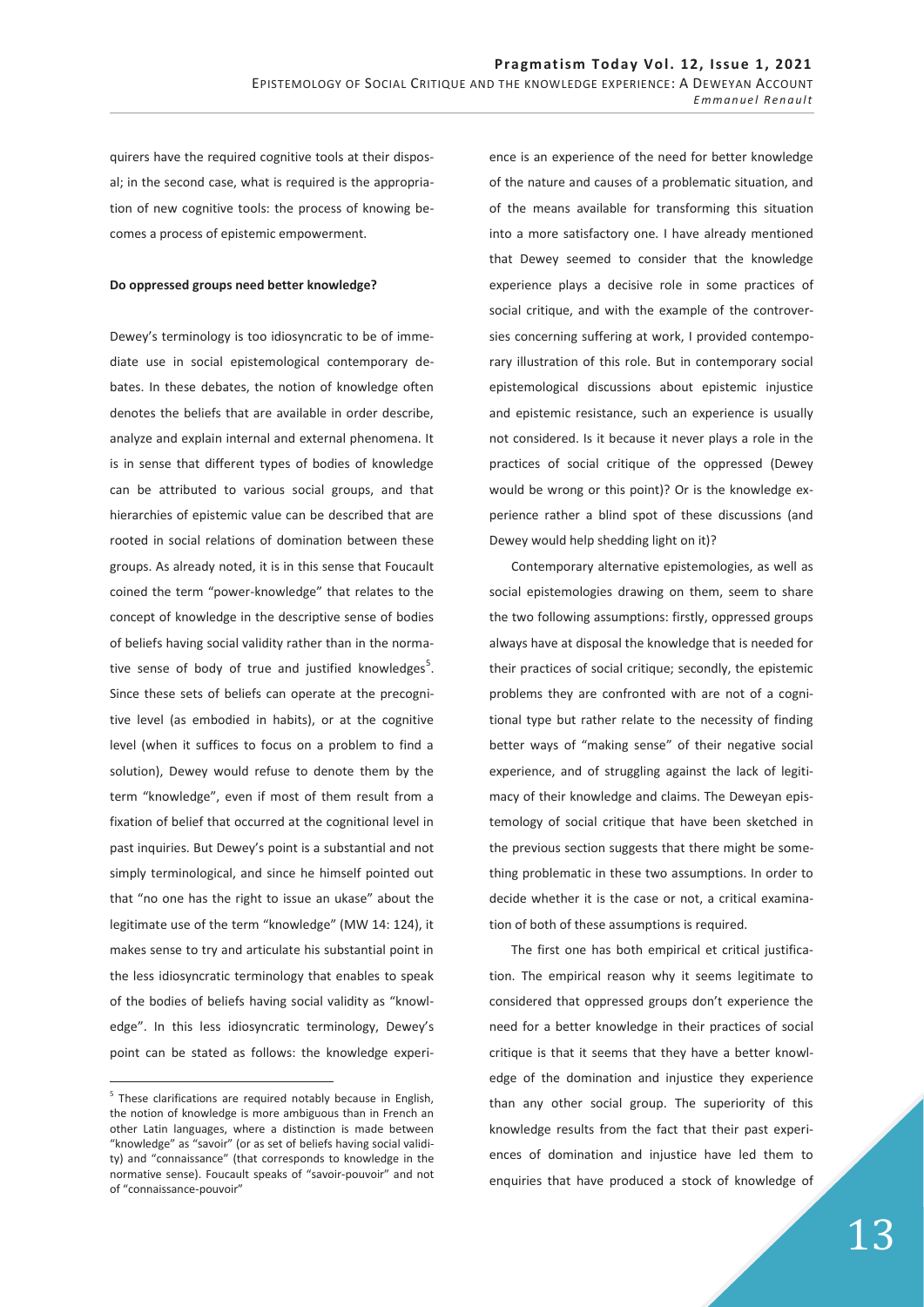the specificities of the domination and injustice they suffer. What is at stake is to become confident in this knowledge, and to share it among the group and the participants in practices of social critique, rather than to produce better knowledge. Conversely, those who are benefiting from injustice and domination, and whose knowledge is socially recognized as more legitimate, are actually suffering from a type of ignorance resulting from a belief in the universality of their condition and a denial of the damaging consequences of their privileges; hence the "white ignorance", as well as some kind of "ruling class ignorance" and "masculine ignorance" (Mills, 1997; Sullivan, 2006; Bernasconi, 2007; Medina, 2013, 103- 109). Therefore, what is at stake is to help the oppressed becoming aware that their socially delegitimized knowledge is a better knowledge than the legitimate knowledge of the privileged group, as in Foucault's project of an "insurrection of the subjugated knowledge". Hence the critical justification of the refusal to focus on the cognitive limitation of the oppressed. To highlight this point would run the risk to giving confirmation to the prejudice that their knowledge is suffering from epistemological deficits by comparison with more legitimate bodies of knowledge. Hence Medina's critique of Fricker's conception of epistemic injustices as undermining the cognitive capacities of the oppressed. Drawing on Du Bois's concept of "double consciousness", he claims that: "the subjects who become most epistemically harmed and hermeneutically disadvantaged in their ability to make sense of their social experiences of racialization were in fact those who benefit the most from hermeneutical obstacles" (2013, 104). Hence, the critical task is to highlight the epistemological deficits of the legitimate bodies of knowledge and to highlight the specific legitimacy of the knowledge of the oppressed. As noted by Santos (2008, L; 2016, 196), in order to work toward these goals, a pragmatist contextualist argument can be used: the validity of knowledge is always dependent on the context where it help finding solutions to problematic experiences, and it is mere ideological illusion when the ruling class, or other socially privileged groups, claim

that their knowledge apply to type of the social experiences that organize the life of the oppressed groups.

There is nothing problematic with these arguments, but there are not enough to conclude that the oppressed cannot experience the need for a better knowledge in their practices of social critique, or that the knowledge experience can play a too crucial role in these practices to be simply ignored. The knowledge experience, as conceived of by Dewey, is a very common and ordinary experience. Any members of any social groups often experience that the knowledge available is not enough to solve the problems she is confronted to. Hence the use of sources of supplementary information: books, maps, internet search, discussions with others, etc. It goes without saying that such experiences are also prevalent among oppressed groups, and it is hardly disputable that in the social practices associated with social critique – practices that are less structured by social regularities and therefore less regulated by habits than other social practices – such experience will be all the more demanding.

It is probably true that in some cases, the knowledge of the oppressed is enough to cope with the daily experience of injustice and domination, as well as with the other practical problems that structure their ordinary social experience, including their ordinary practices of social critique of injustice and domination. There is no doubt that in some ordinary practices of social critique, such as the practices denotes by the concept of "hidden transcript" coined by Scott (1990), the oppressed are confronted to cognitional problems they are perfectly able to solve. When these cognitional problems occur, the knowledge experience only implies readjustment, instead of deep transformations of the knowledge already available. The process of knowing that is then going on is not accompanied by the feeling that the knowledge available is not enough. This knowledge experience implies no objection, but rather a confirmation of the assumption according to which oppressed groups possess the knowledge that is needed for their practices of social critique.

14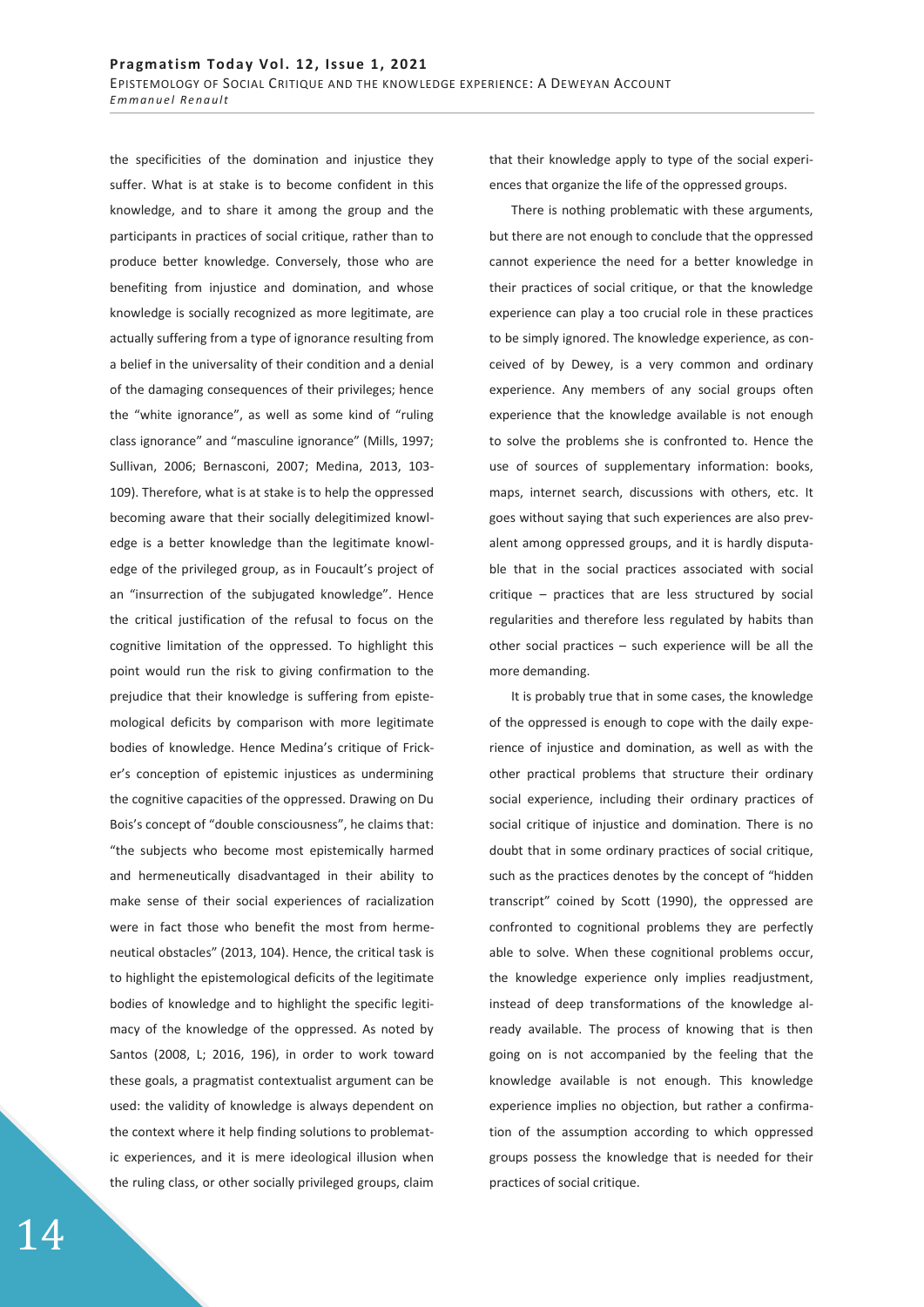But there is no reason to think that the knowledge available is always enough when the practice of social critique are less routinized and when what is at stake is to find the best means to struggle against injustice and domination, or when political adversaries argue that it is wrong to claim that a social problem is caused by a set of nonnecessary social factors, so that a social transformation is possible that would lead to a more satisfactory situation rather to worsen difficulties. On the contrary, the history of the development of the worker movement or of feminism provides numerous examples where overcoming cognitional obstacle is experienced as a challenge hard to tackle. Hence the need for theory and critical social science that has been a distinctive feature of the historical development of these two movements. Another illustration of such cognitional challenges is provided by the fact that social movements often call critical social sciences for help, in order to produce counter-expertise and make their claim more legitimate in deliberative arena where legitimate knowledge is used as a weapon against them. In these various cases, the cognitional problems cannot be solved solely by the body of knowledge already at disposal in the oppressed group. What is required is a contextual and instrumental appropriation of other types of cognitive tools in order to adjust the cognitive skills to the cognitional problem to be solved. The experience of knowledge is not only that of an adaptation of the body of knowledge already at disposal to the problematic situation, but that of an epistemic empowerment.

It is also the case that some oppressed groups, such as the those who suffer from great poverty in situation of social marginalization, do not always have at their disposal the body of knowledges that enable them to cope efficiently with the arduousness of their daily social life. They have indeed a knowledge of the situations of extreme poverty, and the epistemic value of their knowledge is generally not recognized as it should, while it is often more relevant than the administrative knowledge that is used by social workers and institutions to rule their lives. It remains that the members of these groups also experience their own incapacity to find long term

solutions to the social problems they are stuck in, as well as their incapacity to find satisfactorily solutions to their conflictual interactions with social workers and institutions. They sometime experience these incapacities as lack of knowledge of the causes of their problems and of the means to make things better. The knowledge experience then takes the form of a need for knowledge, and they are often convinced that they can't satisfy this need by themselves because of their poor educational background and long-term exposition to denial of recognition of their capacities as knowers. When not repressed, this need takes then the form of a need for epistemic empowerment, namely, for some kind of contextual and instrumental appropriation, that is also translation (Santos, 2014: 212-235), of empirical information and theoretical tools that could provide answer to the question that emerge from their problematic social experience but that they fail to answer by themselves. These points have been made notably in the book published by the Fourth World-University Research Group (2007): *The Merging of Knowledge*.

These remarks suffice to cast doubt on the second assumption: the types of epistemic problems to which the oppressed are confronted relate mainly to the necessity of finding better ways of "making sense" of their negative social experience, and of struggling against the lack of legitimacy of their knowledge and of their claims. These two types of problems correspond to what M. Fricker termed "hermeneutical injustice" and "testimonial injustices". Interestingly, J. Medina has criticized her concept of "testimonial injustice" for reducing the issue of the lack of credibility of "*producers* of knowledge", or inquirers, to that of "*givers* of knowledge", or "informants":

According to Fricker, a speaker is epistemically objectified when she is undermined in "her capacity as *givers* of knowledge" (p. 133; my emphasis). But a speaker can also be undermined in her capacity as *producer* of knowledge, that is, not as informant who report to an inquirer, but as an *inquirer* herself, as an investigating subject who asks questions and issues interpretations and evaluations of knowledge and opinions. Assuming that all silencing and all objectifying will be avoided when speakers are treated by in-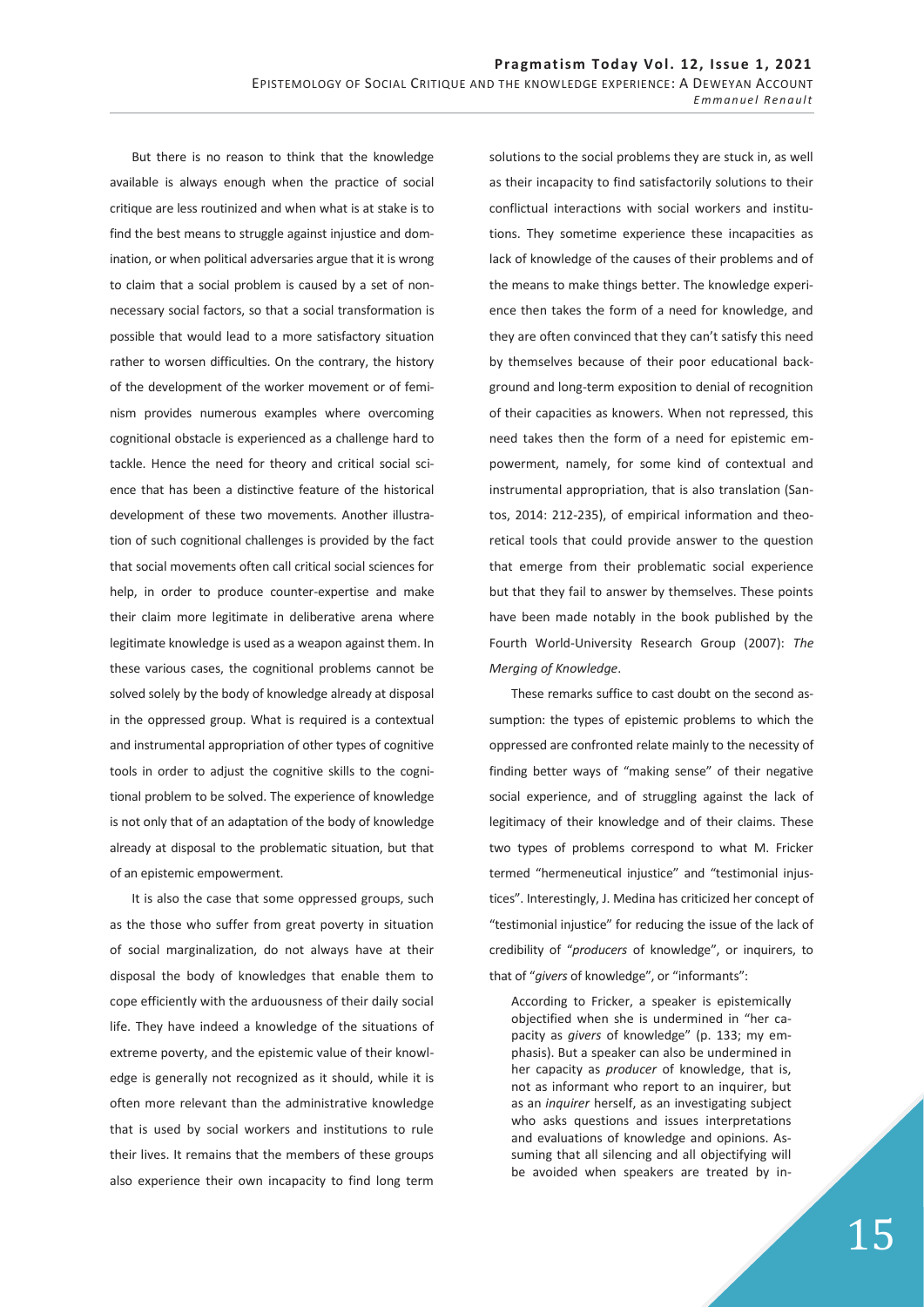formants is wrong, for their voices can still be constrained and minimized and their capacities as knowers can still be undermined. The epistemic agency of an informant qua informant is limited and subordinated to that of the inquirers (Medina, 2013, 92).

While Fricker is claiming that "the core of the concept of knowledge" is the "co-operative practice of pooling knowledge" (2006, 154), Medina points out that knowledge should rather be defined in Deweyan terms, as inquiry. He convincingly adds that the lack of credibility from which the member of oppressed groups suffer should be considered as an epistemic injustice because it delegitimizes and undermines not so much their capacity as providers of information than rather their capacity as inquirers. But the definition of inquiry he assumes puts again the knowledge experience into bracket. When he defines inquiry as a process in which one "asks questions and issues interpretations and evaluations of knowledge and opinions", the cognitional problems concerning the nature and causes of the problematic situation, and the best practical means at disposal, are far from coming to the fore. It could indeed be argued that when J. Medina highlights the role of the "struggles to make sense" (2013, 92) in the epistemic resistances of the oppressed, he refers to inquiries that consist precisely in attempts to produce better knowledge of the situation. As a matter of fact, the idea of "making sense" is loose enough to be specified in various sense. In the context of the epistemic resistances of the oppressed, to "struggle to make sense" can mean either trying to issue better interpretation of what is wrong in problematic social experiences, or trying to articulate better description of what is wrong in these experience, or trying to elaborate better analysis and explanation of these experiences. In contemporary alternative epistemologies and social epistemologies, the first two meaning come to the fore.

Fricker's "hermeneutical injustice" concern the fact that oppressed groups can experience difficulties in making sense of the injustice and domination they suffer, and that these difficulties can hinder their capacity to subject domination and injustice to social critique. She also points

out that these groups can successfully struggle to make sense of their problematic social experience, as shown by the collective elaboration of the notion of "sexual harassment" within feminist groups (2006, 147-152). This example is telling because it makes a big difference, from a normative point of view, and the related possibilities of social critique, to denote an interaction as a form of flirting or as a "sexual harassment". But in this case, the new category only provides an answer to the question: how the problematic dimensions of this interaction should be denoted in order to appear as incompatible with shared normative expectations. The problem is neither to find the best way to describe these problematic dimensions, nor to settle a doubt concerning the nature of this interaction or its causes. The problem is simply to find the best ways to denounce the interaction, given that the very notion of "flirt" is somehow legitimizing it. In other words, the function of the interpretation is normative and not cognitional. Here, making sense doesn't mean producing better knowledge but better normative evaluation.

In other cases, indeed, making sense means producing better descriptions of the problematic dimension of a social situation. What is at stake is then to elaborate accurate description of some problematic dimensions of the social experience that remain socially invisible or that seem difficult to capture in the framework of the bodies of knowledge at disposal. Hence the use of novels, and other means of expression, in order to produce "self-description" of the experience of the oppressed, as highlighted by P. Hill Collins (1999: 97-122). Hence also the elaboration of concepts such as "class domination" "patriarchy" or "white supremacy" that are intended to provide a better description of the problematic situations experience by the working class, by women and by racialized people, as noted notably by C. Mills (2005). When the oppressed struggle to make sense in these ways, that is in searching for better descriptions of the problematic dimensions of their social experience, they are not mainly motivated by a doubt concerning the nature of the situation or by a will to produce a better knowledge of the nature of the situation. They are rather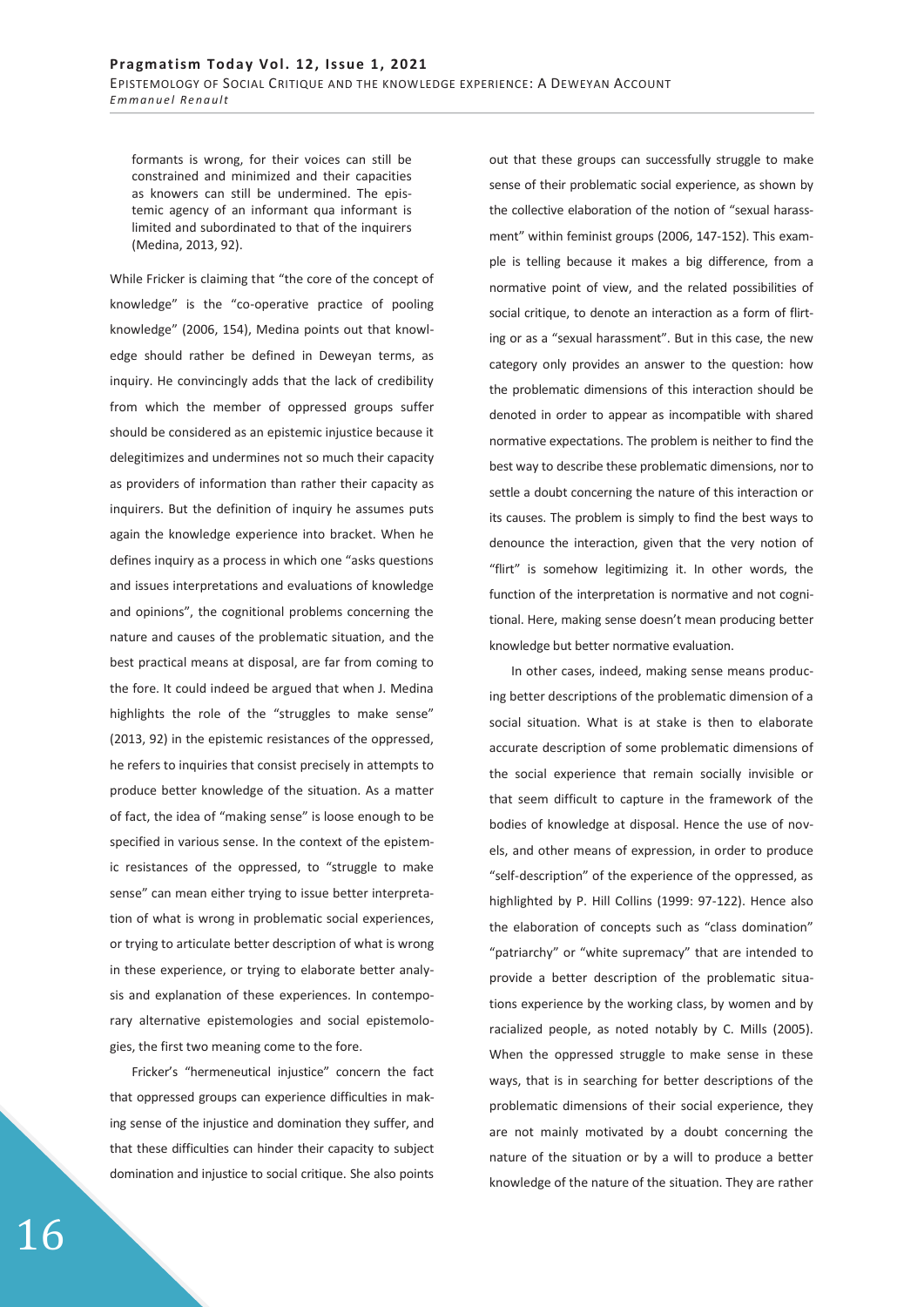motivated by the will to share their experience and to find appropriate ways to articulate what is at stake in these experiences, so that they could be subjected to social critique.

But in other cases, the struggles to make sense are indeed consisting in attempts to produce better knowledge of the nature and the cause of the problematic situation. When the worker movement elaborated the concept of exploitation, what was at stake was not only to produce a better description of what was going wrong in the capitalist wage system. The concept of exploitation was also intended to disclose the structural causes of the dominations and injustices suffered by the proletariat, and to orient its political struggles toward the relevant targets. The elaboration of the concept of exploitation was the result of a desperate struggle of the emerging proletariat to make sense of the new working conditions, with the help of some Saint-Simonian intellectuals. It provided a better knowledge of the nature and the causes of the working-class condition, it helped analyze more precisely the nature of the problem, the social transformation required, and it led to renewed reflection about the means at disposal in order to struggle against the social domination and injustices suffered by the proletariat (Bourdeau, 2018). It participated in a process of epistemic emancipation that played a decisive role in the history of social critique.

I have tried to show that the production of knowledge is one the main forms of the epistemic empowerment that can be achieved when the oppressed try to make sense of the dominations and injustices they suffer. Such epistemic empowerment shouldn't be reduced to their attempts at elaborating new (self-)descriptions and at issuing new normative interpretations. It also concern the production of better knowledge of the nature and causes of the problematic situations, as well as of the means at disposal to

make the world better. According to P. Hill Collins, one of the tasks of alternative epistemologies is "to enrich our understanding of how subordinate groups create knowledge that fosters both their empowerment and social justice" (1999, 269). I have tried to suggest that Dewey's theory of the knowledge experience offers interesting tools to work toward this goal. It offers a means for focusing on the specificities of the cognitional problems that can be met in ordinary interactions and in practices of social critique, as well as on the activities intended to solve these problems. It offers a means for investigating into some epistemological dimensions of the practice of social critique that other epistemological paradigms fail to analyze convincingly. Dewey's methodological framework provides a useful corrective for the lack of reflection<sup>6</sup>, in contemporary political philosophy and social epistemology, on the need for knowledge that is associated with social critique (a need that expresses itself notably in the pathological form of conspiration theories) as well as on the critical effects of knowledge.

There is indeed a temptation to get rid of the very concept of knowledge because the claim to know and the social recognition of a belief as a knowledge are always embedded in social relations of domination. But to get rid of the notion of knowledge, or to reduce it to its descriptive sense, would be politically dangerous. Just as the notion of objectivity, the normative sense of the notion of knowledge expresses the political necessity "to think about the gap should exist between how any individual or group wants the world be and how in fact it" (Harding, 1992, 461). What is required is then to complement the notion of knowledge as power-knowledge with an another notion of knowledge that could capture the critical and emancipatory effects of some knowing processes. Dewey's conception of the knowledge experience can help working toward this goal.

-

<sup>6</sup> I criticized this lack elsewhere (Renault, 2020b)